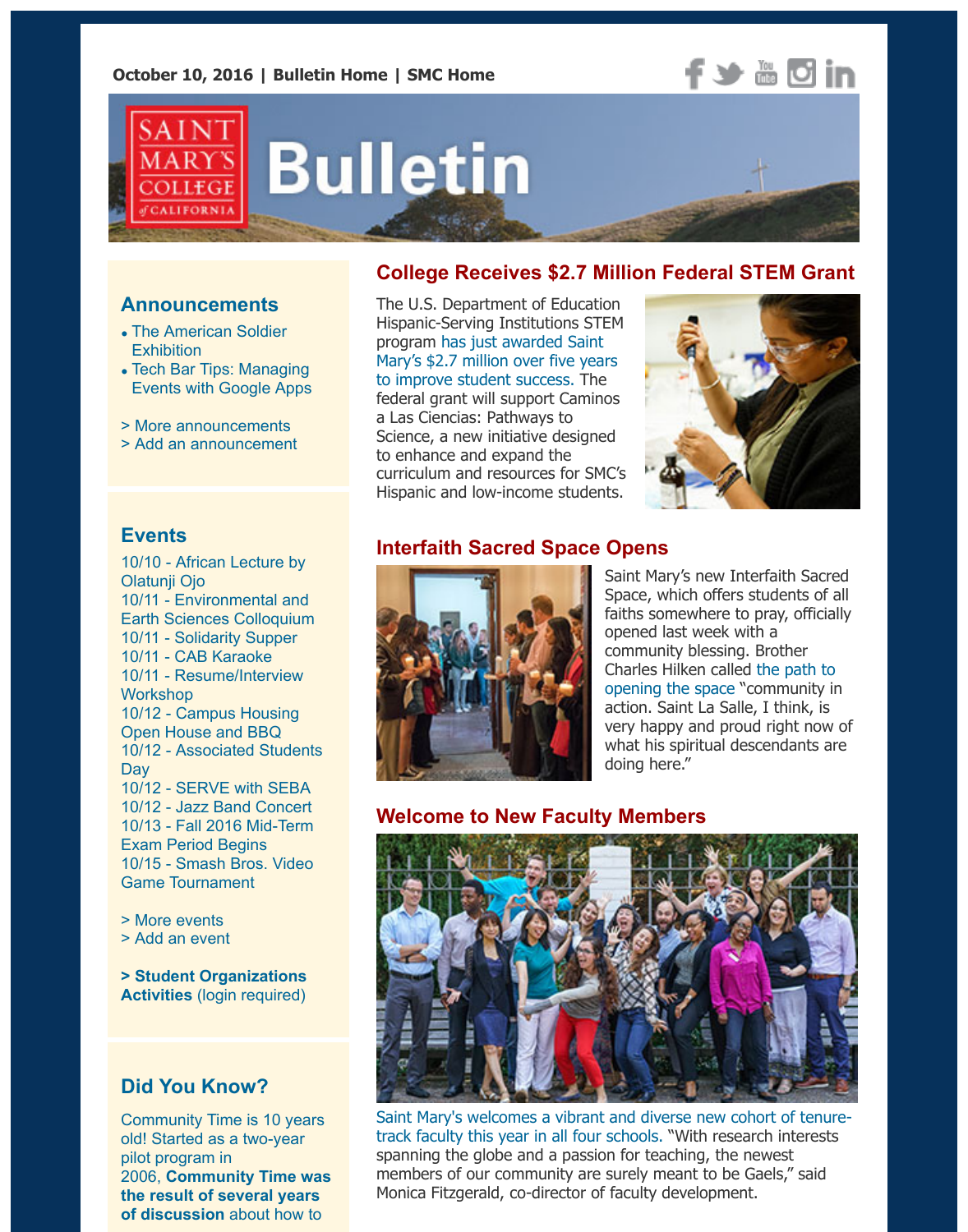accommodate different community-building activities within a daily schedule that had little room for such events. Community Time became a permanent part of the weekly schedule in 2008 —it happens every Wednesday, 12:40-2 p.m., except during January Term. Its three goals: to give the community a way to be together at meals and other events; to have discussions and experiences that foster community within our three traditions and educational mission; and to offer the community a chance to participate in discussions and experiences that enhance shared governance, institutional effectiveness, and continuous improvement.

Do you have a little-known tidbit or story about Saint [Mary's? Send it to](mailto:news@stmarys-ca.edu) **Campus News**.

[> Did You Know Archive](http://www.stmarys-ca.edu/smc-bulletin/did-you-know-0?utm_source=Bulletin&utm_medium=email&utm_content=sidebar_test&utm_campaign=10-10-2016)

#### **Lasallian Reflections**



For the week of **[Oct. 10.](http://www.stmarys-ca.edu/living-lasallian/lasallian-reflections?utm_source=Bulletin&utm_medium=email&utm_content=sidebar_test&utm_campaign=10-10-2016)**

**[Learn how to submit](http://www.stmarys-ca.edu/smc-bulletin/faqs?utm_source=Bulletin&utm_medium=email&utm_content=sidebar_test&utm_campaign=10-10-2016) Events and Announcements**.

#### **SMC Makes Princeton Review Best Colleges List**

Saint Mary's is among the 381 most outstanding higher-ed institutions in the country, according to The Princeton Review's annual The Best 381 Colleges: 2017 Edition. The College was also included as one of the 649 colleges in the Review's online 2017 [Best Colleges: Region by Region. SMC was also just named a best](http://www.usnews.com/education/best-colleges/features/badge-eligible-colleges#best-value--regional-universities-west) value regional university in the West by U.S. News and World Report.

#### **Solidarity Suppers Back for Second Year**

For the second year, students looking for a meal, community, or both can attend a Solidarity Supper, a free dinner offered bi-weekly, 5:30–6:30 p.m. A "pan-campus" event, as Mission and Ministry's Nick Van Santen calls the supper, [the meals give students a chance](http://www.stmarys-ca.edu/solidarity-suppers-back-for-second-year?utm_source=Bulletin&utm_medium=email&utm_content=feature_test&utm_campaign=10-10-2016) to share food, give thanks, and learn about food insecurity. The next supper is Tuesday, Oct. 11.



#### **View**



Jalen O'Neal-Strawder '19 shares a moment with his mother at Parent and Family Weekend, a chance for families to visit their students and learn about the new Student Success Office, take in museum exhibits, discuss California and the electoral process, and more.

#### **SMC in the News**

• East Bay Times [covers SMC election panel 'Voting Rights and](http://www.stmarys-ca.edu/east-bay-times-covers-smc-election-panel-voting-rights-and-wrongs?utm_source=Bulletin&utm_medium=email&utm_content=feature_test&utm_campaign=10-10-2016) Wrongs'.

• Washington Jewish Week [discusses adult learning with KSOE's](http://www.stmarys-ca.edu/washington-jewish-week-discusses-adult-learning-with-ksoe%E2%80%99s-kathleen-taylor?utm_source=Bulletin&utm_medium=email&utm_content=feature_test&utm_campaign=10-10-2016) Kathleen Taylor.

#### **Go Gaels**

#### **Men's Soccer Opens WCC with 2-1 Win at Pacific**

With a pair of first-half goals and a stout defensive effort in the entire 90 minutes, the Saint Mary's men's soccer team recorded its [third straight win over the past two weeks, and claimed the vital](http://www.smcgaels.com/ViewArticle.dbml?DB_OEM_ID=21400&ATCLID=211218408) three points with a 2-1 win over Pacific.